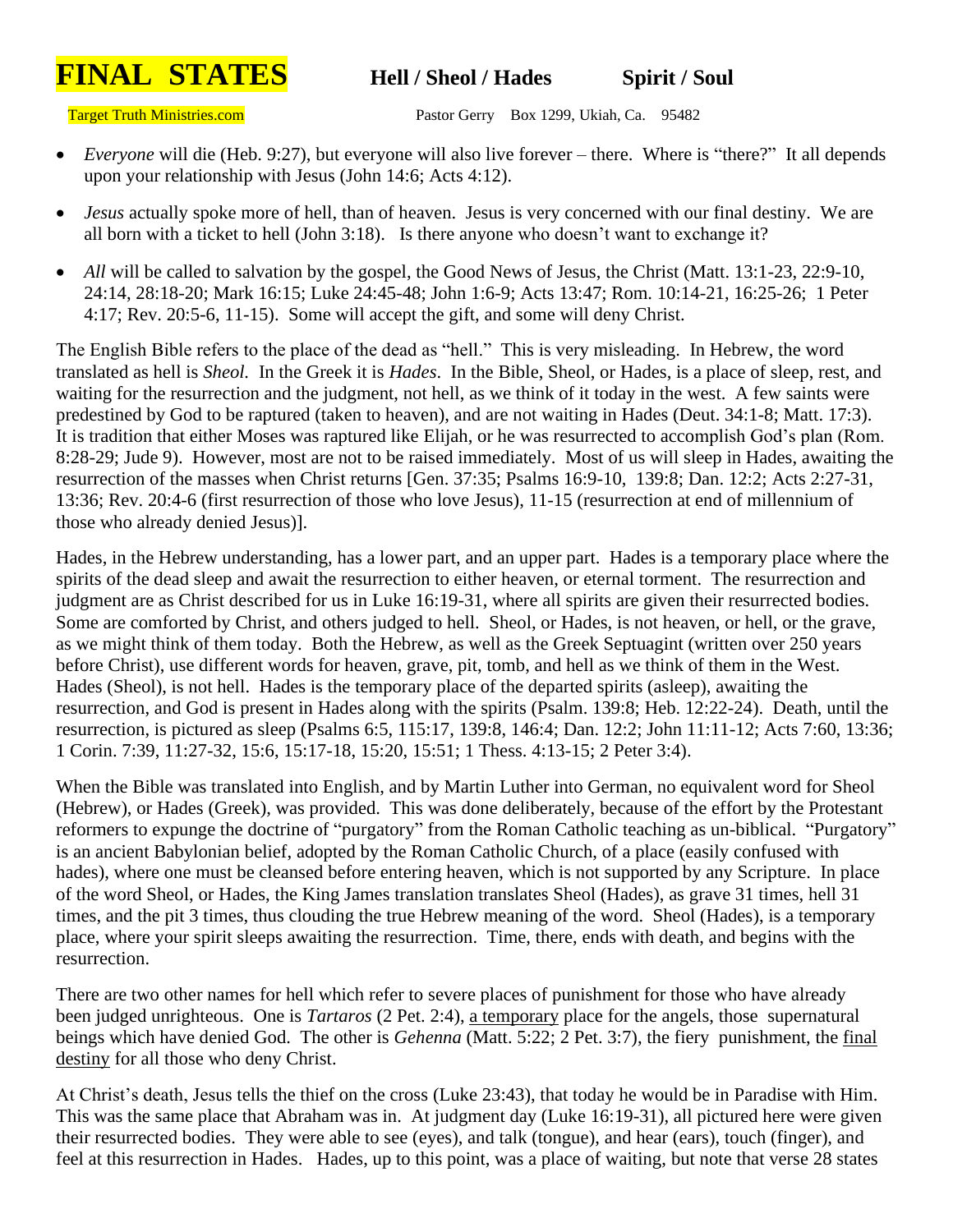Hades has *now become* a place of torment, indicating the resurrection and judgment has taken place. Also, this must be the resurrection because verse 28 also states a concern about his brothers, but in Hades, before the resurrection (the place of waiting, sleep, and rest), there is no such concern (Eccl. 9:10).

Christ, after His death (Jonah 2:2-6; Matt. 12:39-40; John 2:19; Acts 2:31-32), preached the gospel to all those dead (Hades), from the beginning of time (Matt. 12:39-40; Eph. 4:8-9; 1 Pet.3:18-22; Rev. 1:18). Christ brought with Him the spirits of those righteous from the beginning of time (Eph. 4:7-10). Many saints were predestined to resurrection at the time of Christ's death, and seen in their supernatural bodies (Matt. 27:50-54). Those judged unrighteous, remain in Hades (the lower part), until the end of the millennium (Rev. 20:5, 12-15).

Now, since the time of Christ's resurrection, the focus has shifted more to Heaven, a higher place, to which Christ, the saints, and the resurrected souls of the righteous were raised. This place is described by Paul as the third Heaven (2 Corin. 12:2-6:  $1^{st}$  – heaven or sky,  $2^{nd}$  – Cosmos,  $3^{rd}$  – Kingdom of God). For those redeemed, who have died since Christ's resurrection, their spirit is with the Lord in Hades (the upper portion – Paradise/Heaven), awaiting the resurrection at Christ's return (Heb. 12:22-24; Rev. 20:1-5). For those who reject Jesus, their spirit is sent from God to Hades (the lower part – Prov. 9:18), to await the judgment at the end of the millennium (Rev. 20:12-15; Matt. 12:31-32). For the aborted, deceived, and lost with mental illness, who were never called by God, their spirits are with God in Hades (Psalm. 139:8—upper portion Paradise/Heaven), awaiting the call to salvation during the Millennium as they will be born through supernatural births to the nations while Satan is bound [Isa. 11:1-9 (little child / weaned child); Isa. 60 (generations / clans); Isa. 65:17-25 (descendants); Isa. 66:18-24 (offspring); Micah 4:1-8 (lame and outcast); Ez. 37 (sons to be born and multiply); Ez. 44:15-28 (offspring); Jer. 31; Rev. 20:1-15]. God is just. Anyone who has not been called to Jesus and been given the opportunity to be "born again" will be birthed into the millennium to hear the gospel from Jesus.

There is much confusion concerning the terms "spirit" and "soul," and whether they are eternal or not. God's Word defines spirit and soul as different from each other. However, because of Greek metaphysics, and Greek philosophy (where the body is viewed as evil), we have confused their meaning, and have replaced God's truth with man's understanding (1 Corin. 1:19-25; 2:14). The eastern (Hebrew) view of soul and spirit is different from the western (Greek). In the eastern view we *are* a soul (Gen. 2:7), and in the western view we *have* a soul. God defines the body as material, whether it is natural flesh, or supernatural (Gen. 2:7; Luke 24:36-39).

*"Spirit and soul*" are understood by many today (in the west – Greek view), to mean personality, rational thought, consciousness, dreaming, emotion, etc., and the spirit and soul are thought to be eternal and immaterial. However, God's Word gives us a different picture of the meanings of spirit and soul. God describes *spirit* (or breath of life), as immaterial, and referring to one's eternal life, and one's eternal character, whereas, the *soul* is material, and subject to separation; death (Ezek. 18:4; Matt. 10:28).

If we define "*spirit / soul*" as thinking, dreaming, rational thought, consciousness, emotion, and personality, then we are actually referring to a material life (soul), which is temporal and subject to death. These are physical electro-chemical cellular processes, products of genetics and environment (Greek is *psuche*, and Hebrew is *nephesh* - Ez. 22:27; Acts 27:37; 1 Thess. 2:8). These (the soul), no longer function at death. The spirit returns to God, is asleep, and awaits the resurrection to a body, so as to become a living soul once again. Passages such as 1 Kings 17:21-22, Psalms 16:10, 30:3, 49:15, and 86:13 all are in the context of the body, or resurrection and body.

If we define "*spirit / soul*" as life, the animation principle, and the eternal character of an individual, then we are actually referring to immaterial life (spirit), sometimes called the "breath of life" in God's Word. In this sense, God is spirit and is immaterial, omnipresent, and timeless (Hebrew is *nshamah*, and Greek is *pneuma* – eternal - Gen. 2:7; Job 27:3; John 4:24; 1 Thess. 5:23). The spirit is eternal, and we receive our spirit when "born again." Note, the Scripture states that we become spirit (Jn. 3:1-7). After death, at the resurrection to come, the spirit will be united with a resurrection body to once again become a living soul.

God uses words for spirit and soul in contexts which give us His truth. In Genesis 2:7, God tells us that He created Adam in Paradise to live eternally. The material *body* was given eternal life and character by His breath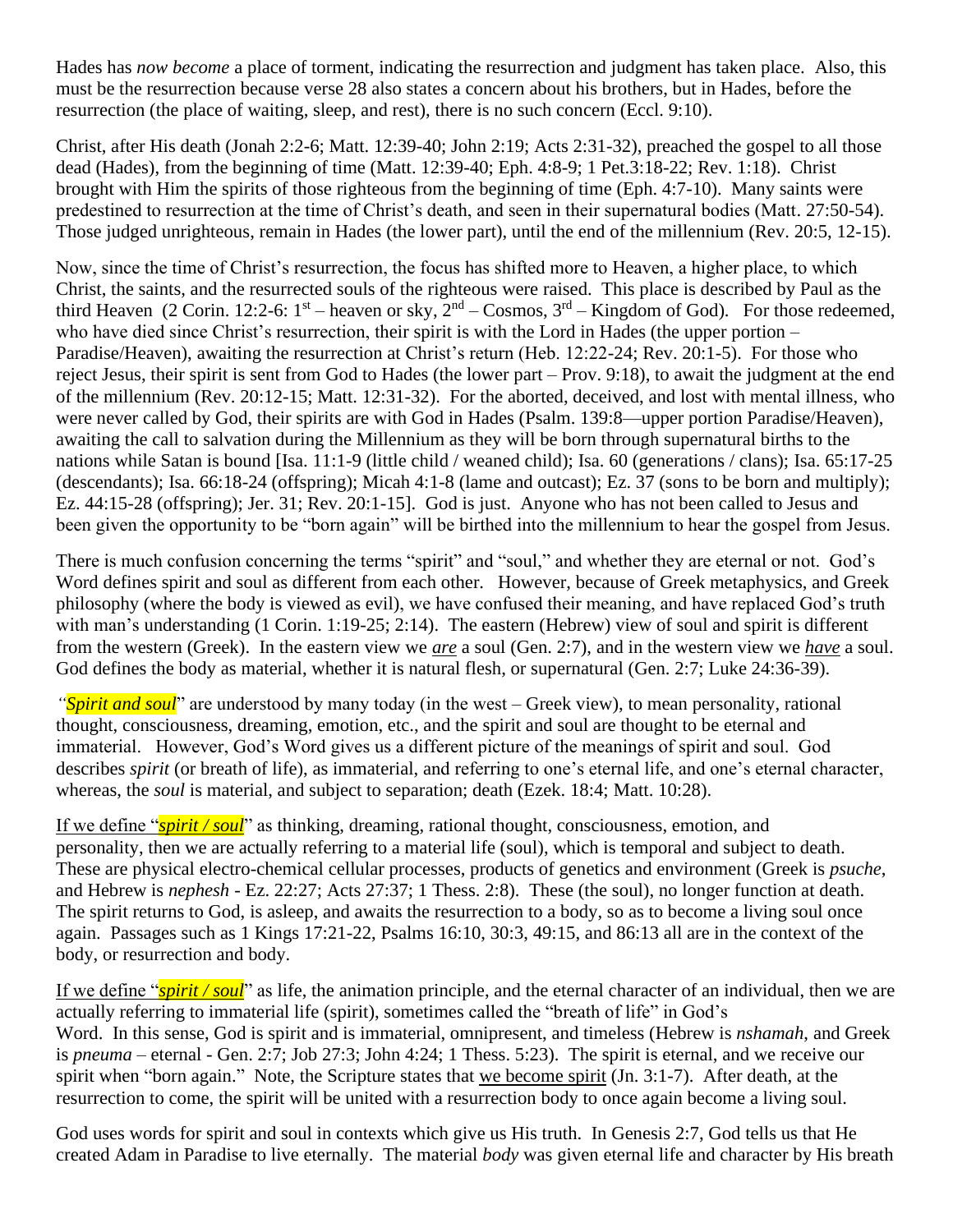(*spirit*), and Adam became an eternal *soul* (nephesh—body and spirit). The *combination* of the material *body* and this eternal quality, breath of life (or *spirit*), are combined to make up the eternal *soul* (Job 27:3; 1 Thess. 5:23; Gen. 2:7). God is spirit (Father, Son, & Holy Spirit), and Jesus is also material (John 1:14; Matt. 27:50- 54; Luke 24:36-43). Man was created in Paradise in God's image, and today we are not in paradise, and have lost the image of God. We are in fact born corrupt (Rom. 1:23), and must be conformed to His true image again (Rom. 8:29; 1 Corin. 15:49; 2 Corin. 3:18; Col. 3:9-11 - see Target Truth Ministries.com for Studies on Predestination, or Original Sin, and *The Two Creation Accounts* in book *Eden to Evil*).

God tells us in Ecclesiastes 9:5-6, 10, and 1 Thessalonians 4:13-16, that the dead have no further connection with this earth age we are in. They are asleep in heaven with God, or in hell, all awaiting the resurrection. Being in heaven with God is viewed as being in the third heaven (2 Corin. 12:2), the same place as the upper part of hades (Luke 16:19-31). God describes the dead as asleep, at rest, at peace, awaiting the resurrection to their new supernatural bodies (Psalm 139:8; Eccl. 12:7; John 11:11-14; Acts 7:60, 13:36; 1 Corin. 15:6, 15:17- 18, 15:20, 15:51; 1 Thess. 4:13-17). The dead in Christ will be resurrected, and then those living in Christ will be raptured (2 Peter 3:4). The dead are not floating around with us here (Job 7:7-10).

There is a lot of confusion about life after death. Are we asleep, at peace, at rest, and unaware of things while we await the resurrection (Eccl. 12:7; 1 Thess. 4:13-17), or are we conscious and can see those still living on the earth, as well as those in heaven or hell? I want to give you two entirely different perspectives from two pastors in the same denomination. Myself, and Pastor Robert Jefferss, who is Senior Pastor of the 13,000 member First Baptist Church of Dallas, Texas. First, however, it needs to be said that we all have different views of the same passage of Scripture. Christians differ on their understanding of many areas, including the two creations (Eden and the 7-day), timing of the rapture, period of tribulation of the end-times, meaning of the millennium, as well as our life after death and many other areas. Our salvation is determined by whether we submit to, and trust in, Jesus as our Savior…not various interpretations of Scripture. But, interpretation of Scripture does determine whether a person might be misled, and turn away from God—not submit and trust in Jesus (John 14:6).

Pastor Jefferss uses four passages to conclude that those who have died are fully conscious and can see everything on earth and heaven right now. Following are a review his interpretation of these four Scriptural passages, followed by my thoughts:

In Luke 16:19-31, Jesus told how a rich man who did not trust in God, and Lazarus, who did trust in God, were both in hades (*Sheol* in the Hebrew, and *hades* in the Greek—the place of the dead). One interpretation is that this represents two men who are fully conscious after death—these two men are both fully aware of each other, as well as those left behind on earth (it does not say that the dead can actually *see* people on earth—only that they are *concerned*). The other interpretation is that this represents the resurrection, where both men receive their bodies and are able to touch, see, hear, and even taste. And, because it is the resurrection, and they are now conscious and aware, and the judgment has taken place, they are now concerned about others eternal destiny as well. This passage therefore does not indicate that those who have passed away, and are not yet resurrected, are fully conscious and can see those still living on the earth. This passage refers to those who have been judged and already resurrected (at Jesus' resurrection), and even then, as only being concerned. In Revelation 6:9-10, the souls of those slain because of the Word of God are seeking judgment upon those wicked still on the earth. One interpretation is that these slain believers from our time are able to see, and be aware of the evil times taking place on the earth, and they want justice. The other interpretation is that these are the slain who lived and died before Jesus' resurrection, and they were resurrected at the time of Jesus' resurrection, and now are concerned about justice because they are in their resurrected bodies (Matt. 27:50-54). This passage does not state that they actually see activities on the earth…only that they want justice. Those who died after the resurrection of Jesus (including our generation), await the resurrection to come at the return of Jesus, and are therefore asleep, at rest, at peace, and not fully conscious until the resurrection yet to occur (1 Thess. 4:13-17).

In Revelation 19:1-2, multitudes in Heaven are praising God for judging the wicked because the time had finally come for Jesus' return. One interpretation is that the "multitudes" include all those who have died up to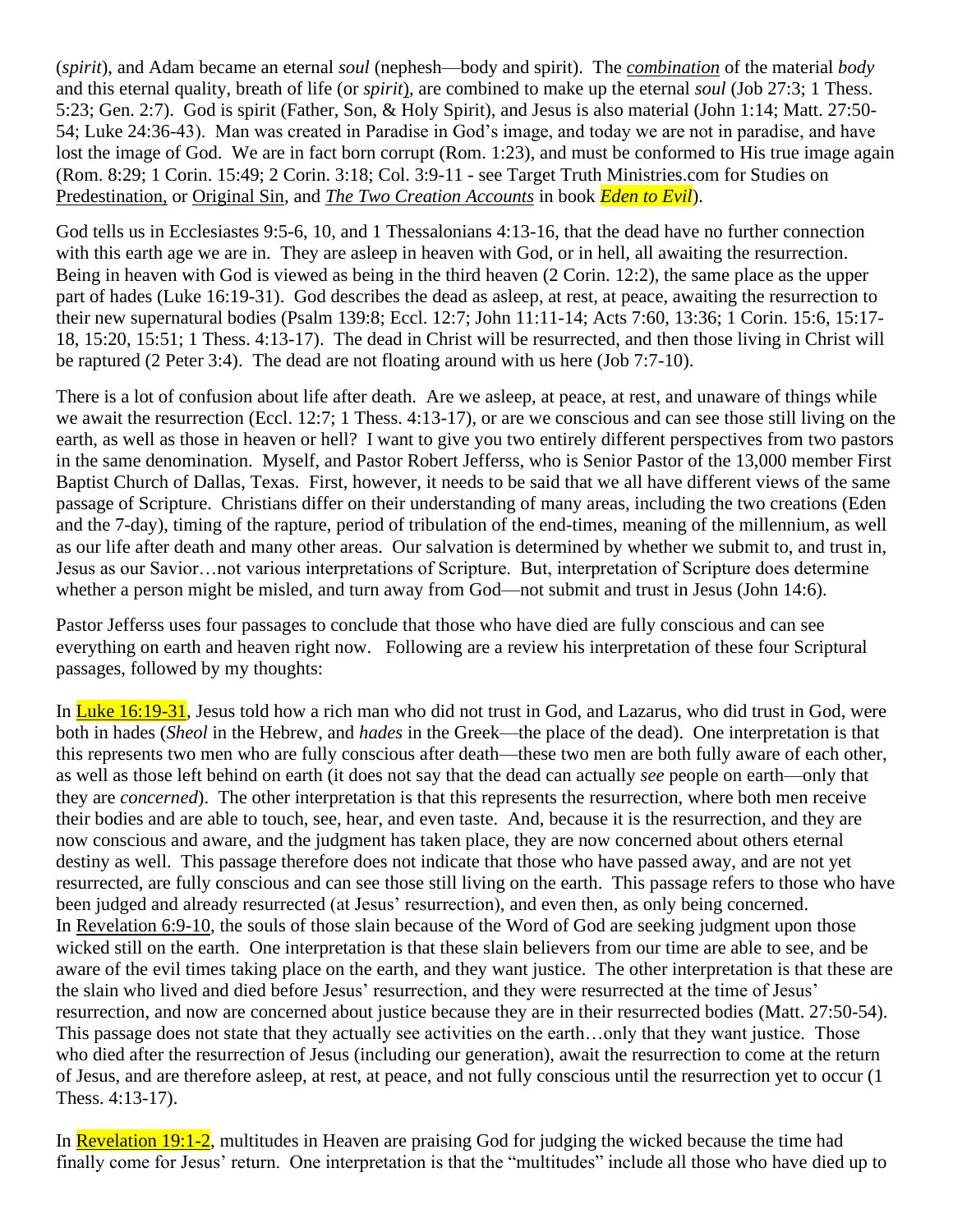this point, including those who have died during the tribulation of the end-times, and they are aware of things taking place on the earth—they are fully conscious. The other interpretation is that the "multitudes" are all the host of heaven who never fell (the two-thirds of Rev. 12:1-4), along with all those resurrected at the time of Jesus' resurrection (Matt. 27:50-54). This passage does not state that they can actually see daily activities of people on earth…only that they are aware of the judgment. Those who died after the resurrection of Jesus (including our generation), await the resurrection to come at the return of Jesus, and are therefore asleep, at rest, at peace, and not conscious (Eccl. 12:7; 1 Thess. 4:13-17).

In Isaiah 65:17-25 (descendants). God will create the millennium (new heaven and earth), and former things will be forgotten. One interpretation is that those who have died do remember former things for now, but will not when the millennium begins. Another interpretation is that this is a reference to *God*, not to people, and that it is God who will eliminate former things from *His* memory. As to people who have died recently remembering former things, God tells us that when we die, we are asleep, at rest, and at peace—the resurrection does not occur until Jesus returns to judge the wicked and take those resurrected into the millennium (Job 7:7- 10; Ecclesiastes 9:5-6, 10; 1 Thessalonians 4:13-18).

As to **Hebrews 12:1-2**, where there is this great cloud of witnesses surrounding us... everyone agrees this is a reference to the testimony given by the Old Testament saints—the great cloud of witnesses in the context of Hebrews 11-12, where their testimony is helpful to us, not that they actually see us.

## **Part 2 NEXT TIME**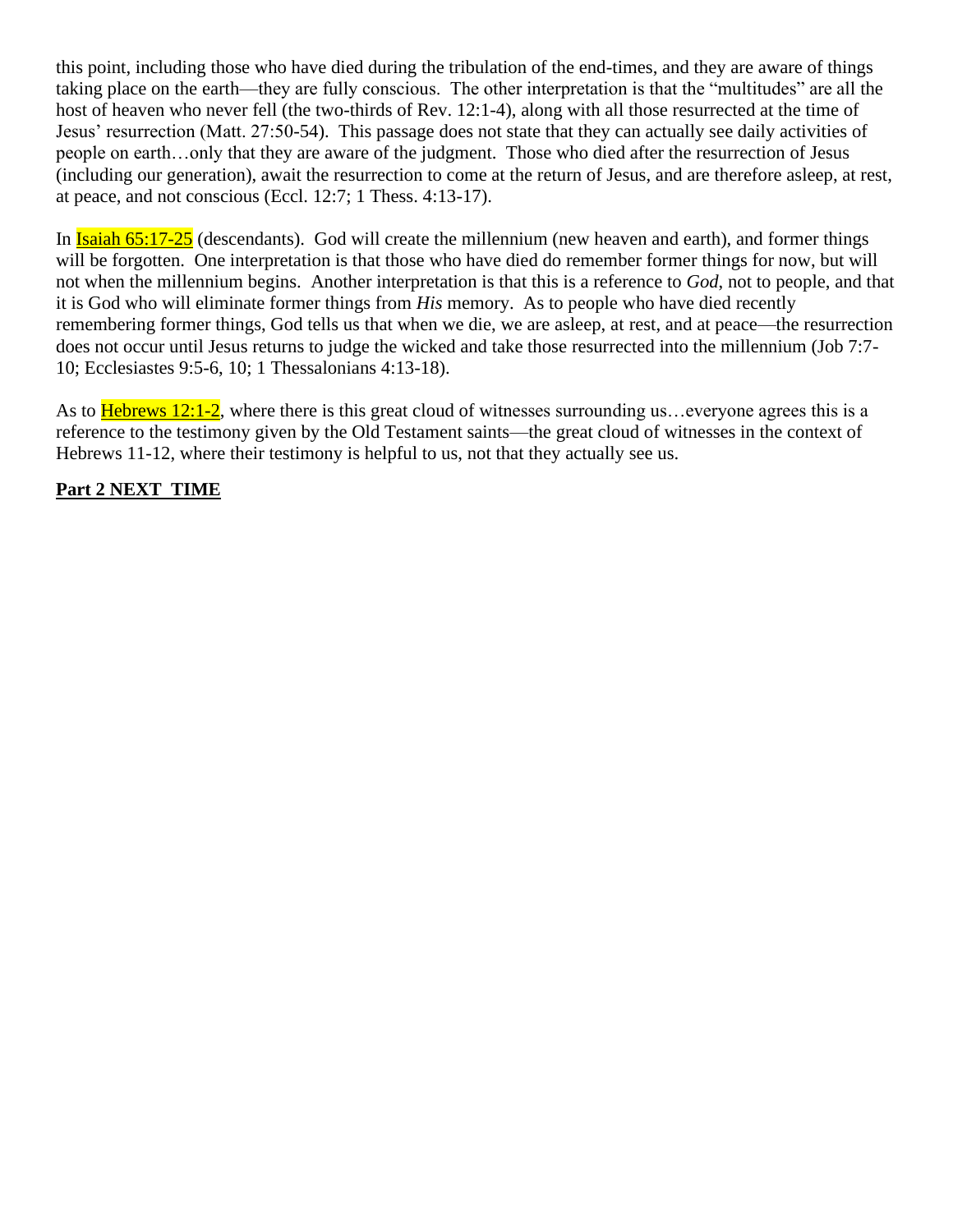## **FINAL STATES Hell / Sheol / Hades Spirit / Soul**

 Target Truth Ministries.com Pastor Gerry Crossroads Church, Box 1299, Ukiah, Ca. 95482 707-463-2092 **Part 2**

Why do two pastors from the same denomination see things so different? Our differences in understanding these Scriptures have to do with the historical understandings of Jesus' time, and traditions handed down over the centuries by the church. For centuries the "preterits" position was in favor by the church…believing that Jesus returned around 70 AD when the temple in Jerusalem was destroyed, and also the later tradition of the Catholic Church from around the year 1,000 AD, when the Catholic Church declared that we were now entering the millennium period (the next thousand years), and that Jesus had returned spiritually…indwelling the Pope. These traditions (that we were entering the millennium), meant that those who love Jesus receive their resurrected body immediately when they die, because the first resurrection takes place at the beginning of the millennium (**Rev. 20**)—that meant we are immediately resurrected when we die. But, after 1914, both of these positions fell out of favor, due to WWI, and the understanding that the church and God's Word were not providing a more peaceful existence, that Jesus had not yet returned, and that we should look for the millennium sometime in the future. The problem was that even though many in the church began to see the millennium as a future event, the tradition of believers entering into a conscious existence with Jesus upon death (because we supposedly were in the millennium already), stayed with us. Additionally, many in the Christian movement still believe we are in the millennium right now, and that Jesus indwells the Pope, or in the case of Jehovah's Witness—they believe that Jesus indwells the Watchtower Society.

However, biblically, those who trust in Jesus, who have passed on from this earth, are asleep, at rest, at peace, and will awaken to their new resurrected body when Christ actually returns (Eccl. 12:7; 1Thess. 4:13-18). Those who denied Jesus will be resurrected at the end of the millennium to face hell fire (Matt. 13:30, 40-41), while those who never heard the Gospel message of Jesus' love for us, those who never made a decision one way or the other, will enter the millennium as babies (Isa. 11:1-9 - little child / weaned child); (Isa. 60 generations / clans); (Isa. 65:17-25 - descendants); (Isa. 66:18-24 - offspring); (Micah 4:1-8 - lame and outcast); (Ez. 37 - sons to be born and multiply); (Ez. 44:15-28 - offspring); (Jer. 31; Rev. 20:1-15 - restored).

God tells us to fear that which can destroy the soul. This means that our eternal spirit could be condemned to hell with no body…isolated, alone, suffering separation from God forever (Ezek. 18:4; Matt. 10:28).

In John 3:1-7, God tells us that we must be "born again," which means we need that eternal life spirit in order to share life with God. Our eternal spirit, our eternal character, or "breath of life," is given to us by God the Holy Spirit, and we actually become spirit (John 3:6; Rom. 8:16). God the Holy Spirit, will also dwell in us while we still live in the flesh (Eccl. 12:7; Rom.8:9). Donald Guthrie, in "New Testament Theology" (1981, page 177), writes: "The spiritual man in the view of Paul, is a man in possession of pneuma (spirit), which the natural man does not possess. In Paul's mind, the natural man is unspiritual."

We are born with a body which has a "*spirit/soul*" (western/Greek understanding), in the material sense, capable of feeling and thought, but we are "*born dead*" in the eternal, spiritual sense (Eph 2:1-3; James 2:26), and need to be "born again" (John 3:1-6), in order to receive our eternal spirit ("breath of life"), with which God created us originally, before the foundation of the world (Gen. 2:1, 2:7; Job 38:4-7; Jer. 1:5; Ezek. 37:3-10; Acts 2:23; Rom. 8:28-30, 11:2, 7; Eph. 1:3-5, 11; 1 Peter 1:2 - see Target Truth Ministries.com for book *Eden to Evil*, for discussion of the Two Creation Accounts).

In Ecclesiastes 12:7, we are told our eternal spirit is with God upon death, but our body returns to the earth (Job 34:14-15; 2 Corin. 5:8; Eccl. 12:7). When a saved person dies, their body and spirit are separated (a "saved" person is born again, and has actually received their eternal spirit from God—John 3:1-7). Their body goes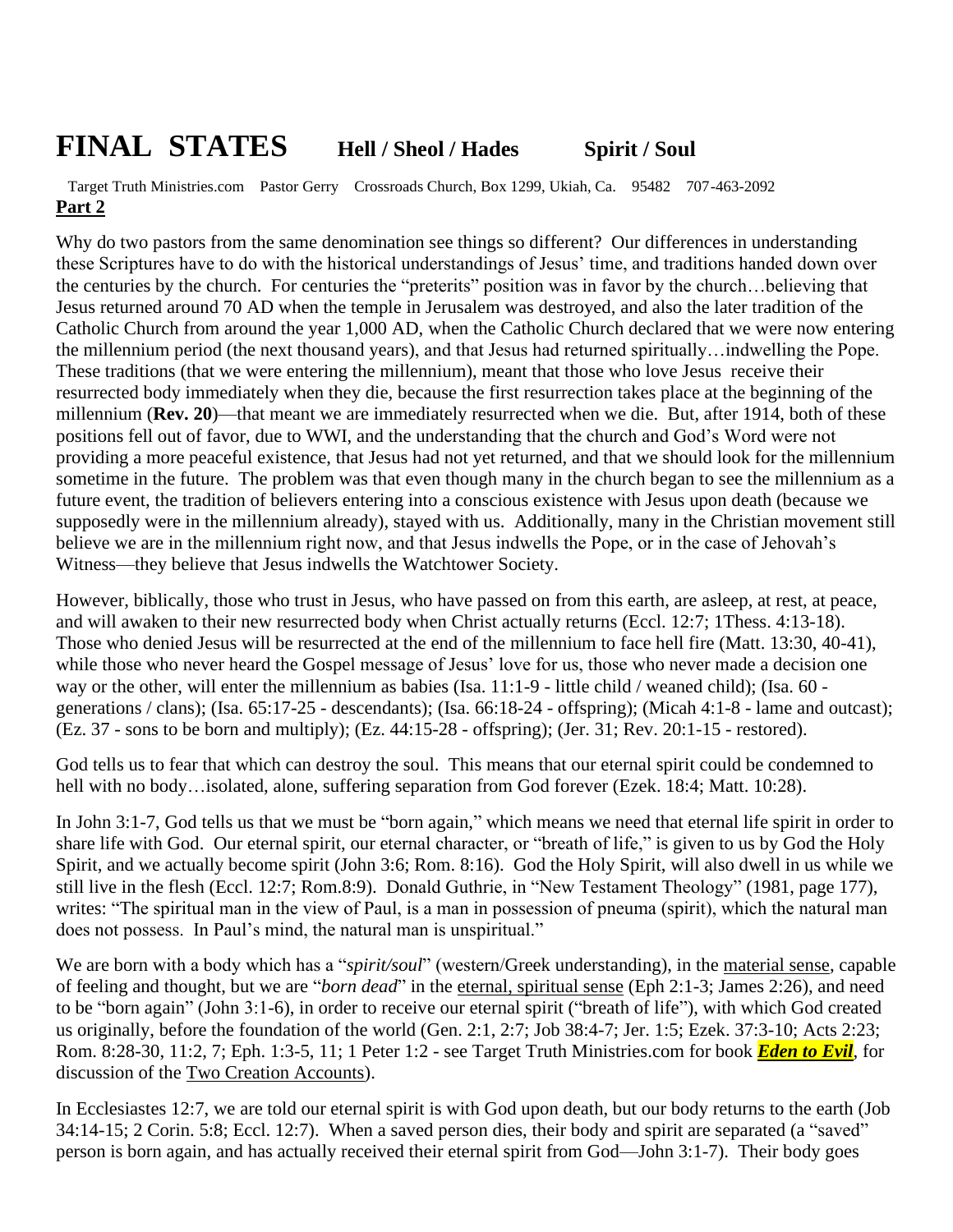back to the earth, and their spirit goes back to God (Heb. 12:18-24). This is the first death (Heb. 9:27). The spirit with God is asleep, unconscious, and until given a body and judged at the resurrection to come (Rev. 20:4), the spirit is not concerned with the things of the world…it is at peace (Eccl. 9:1-10; Job 7:7-10, 14:12-14, 21; Dan. 12:2; Psalm 6:5, 17:15, 115:17, 146:4; Isa. 38:18-19, 57:1-2, 65:17; John 5:28-29; 1 Thess. 4:13-18; 1 Cor. 15:51-52; Col. 3:4; Rev. 22:12).

For those who die, who actually reject faith in Jesus as God, who are not born again, and do not receive their spirit from God…their eternal spirit is placed in Hades (where God is also– Psalm 139:8), where also are the spirits of all those who have rejected Jesus, and they await the final resurrection to judgment at the end of the millennium (Matt. 12:32; Rev. 20:4-5, 11-15).

There is no "soul sleep," where some suggest the spirit no longer exists. The spirit is eternal. The soul (body and spirit), is separated and ceases to exist (Ezek. 18:4; Matt. 10:28). For those *not* born again, who have *not* heard the Gospel of God, and have *not* rejected Christ, their spirit remains with God in Hades, until birthed supernaturally into the millennium to hear the gospel of God and be judged (Isa. 11:1-9 (little child / weaned child); Isa. 60 (generations / clans); Isa. 65:17-25 (descendants); Isa. 66:18-24 (offspring); Micah 4:1-8 (lame and outcast); Ez. 37 (sons to be born and multiply); Ez. 44:15-28 (offspring); Jer. 31; Rev. 20:1-15). Those who have actually denied God await the resurrection to the judgment of God at the end of the millennium (Matt. 12:32; Rev. 20:5, 13-15 – see the Message titled "Soul Mates" – Target Truth Ministries.com).

Some state that in Isaiah 14:9 (where it indicates that Satan, upon his arrival, will stir up those in Sheol (Hades), that this means Hades is a place of conscious existence. However, Satan is not sent to Hades. Satan is thrown into the lake of fire (Rev. 20:10), where the beast and false prophet are (Rev. 19:20). This is the fire prepared for Satan and his *angels*, all those with their supernatural bodies (Matt. 25:41). This fire is associated with the Greek *Gehenna* (hell fire), which is referred to also in Matthew 5:22, 29, and 30. Gehenna is a reference to a type of hell we witness here on earth, at the Hinnom Valley southeast of Jerusalem (called in the Hebrew *gehinnom*). This is where children were sacrificed in the fires to false gods (these fires were garbage fires which burned continually). As Satan is thrown into the lake of fire (Rev. 20:14-15), death and Hades (those spirits who denied Christ), are resurrected for judgment, and are therefore now conscious. And, being conscious, they are stirred up (Isa. 14:9), as they witness the fate of Satan.

This is at the final judgment, and those who have denied Christ are now in their supernatural bodies, and find themselves being cast into the burning fire—their bodies being destroyed, and their spirit now will exist forever in darkness, alone and isolated (Matt. 8:12, 22:13, 25:30). The darkness is due to the fact that those judged unrighteous will be separated from God, and God is our source of light. God becomes our light at the beginning of the millennium (Zech. 14:6-7). The earth is transformed at Christ's return, and there is no longer any sun, moon, or stars after the destruction on the last day (Matt. 24:29-31). This means that without God (the Light), there will be outer darkness all around the eternal lake of fire (fire represents the pain associated with burning fire purges out impurities, or sin—the hottest fire gives *no* visible light). Supernatural bodies will suffer in the eternal fire…being purged, in outer darkness, separated from God. The fire is everlasting, but the body is destroyed—all except for the devil, the beast, and the false prophet (Rev. 20:10). The darkness is everlasting. The spirit is everlasting. The body, whether physical flesh, or supernatural, is destroyed (Mal. 4:1-3; John 3:1- 6; Rev. 20:9).

When our spirit separates from our body at death (Eccl. 12:7), the spirit is with God, and Jesus will bring with Him "those" saved (spirits), to the resurrection (1 Thess. 4:13-18), when Christ returns, and we receive our supernatural bodies. These spirits are asleep, unconscious, and at peace, awaiting the resurrection to their supernatural bodies. At the resurrection, the bride is made ready, granted to be clothed, and invited (summoned), to the marriage supper (Rev. 19:7-9), to be resurrected (Rev. 20:4-5). In Hebrew 12:22-24, note that the assembly of heaven is listed, and spirits awaiting the resurrection are there.

Luke 16:19-31 is a picture of the judgment at the time of the death of Jesus, where the dead in Hades receive their new resurrected supernatural bodies, and some will suffer punishment, and the others are comforted.